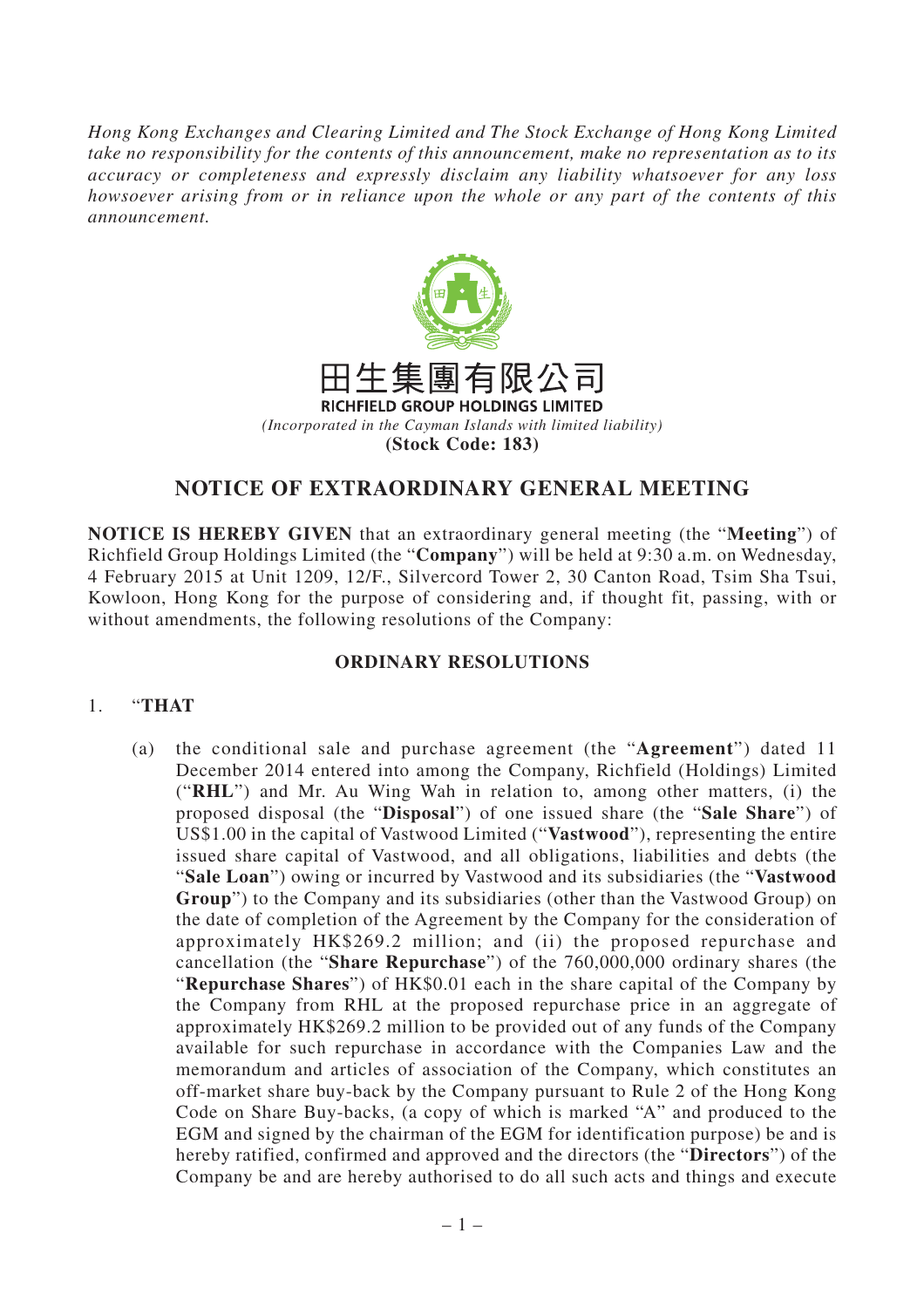all such documents, including under seal where appropriate, which they consider necessary, desirable or expedient for the implementation of and giving effect to the Agreement and the transactions contemplated thereunder;

- (b) the Disposal and the transactions contemplated thereunder be and is hereby approved and any Director be and is hereby authorised to sign and execute such documents, including under seal where applicable, and to take all such acts and things incidental to the Disposal or as he/she considers necessary, desirable or expedient to implement or give effect to the Disposal and the transactions contemplated thereunder; and
- (c) the Share Repurchase and the transactions contemplated thereunder be and is hereby approved, the Directors be and are hereby authorised to determine the manner, terms and conditions of the Share Repurchase, and any Director be and is hereby authorised to sign and execute such documents, including under seal where applicable, and to take all such acts and things incidental to the Share Repurchase or as he/she considers necessary, desirable or expedient to implement or give effect to the Share Repurchase and the transactions contemplated thereunder."
- 2. "**THAT** subject to the passing of the resolution numbered 1 above, the terms of the application for a waiver granted or to be granted by the Executive Director of the Corporate Finance Division of the Securities and Futures Commission to Virtue Partner Group Limited (the "**VP**") pursuant to Note 1 on the Dispensations from Rule 26 of the Code on Takeovers and Mergers of Hong Kong from an obligation to make a mandatory general offer for the issued Shares not already owned by VP and parties acting in concert with it arising from the Share Repurchase be and are hereby approved and confirmed."

## **SPECIAL RESOLUTIONS**

3. "**THAT** subject to the passing of the resolutions numbered 1 and 2 above, and the entry of the new name and dual foreign name of the Company in the register of companies maintained by the Registrar of Companies in the Cayman Islands, the name and dual foreign name of the Company be and is hereby changed from "Richfield Group Holdings Limited 田生集團有限公司" to "Winfull Group Holdings Limited 宏輝集團 控股有限公司" with effect from the date of entry of the new English and dual foreign name of the Company on the register of companies maintained by the Registrar of Companies in the Cayman Islands, and any one or more of the Directors be and are hereby authorised to do all such acts and things and execute all such documents, including under seal where appropriate, which he/she/they consider necessary, desirable or expedient for the implementation of and giving effect to the change of the Company name and dual foreign name and the transactions ancillary thereto."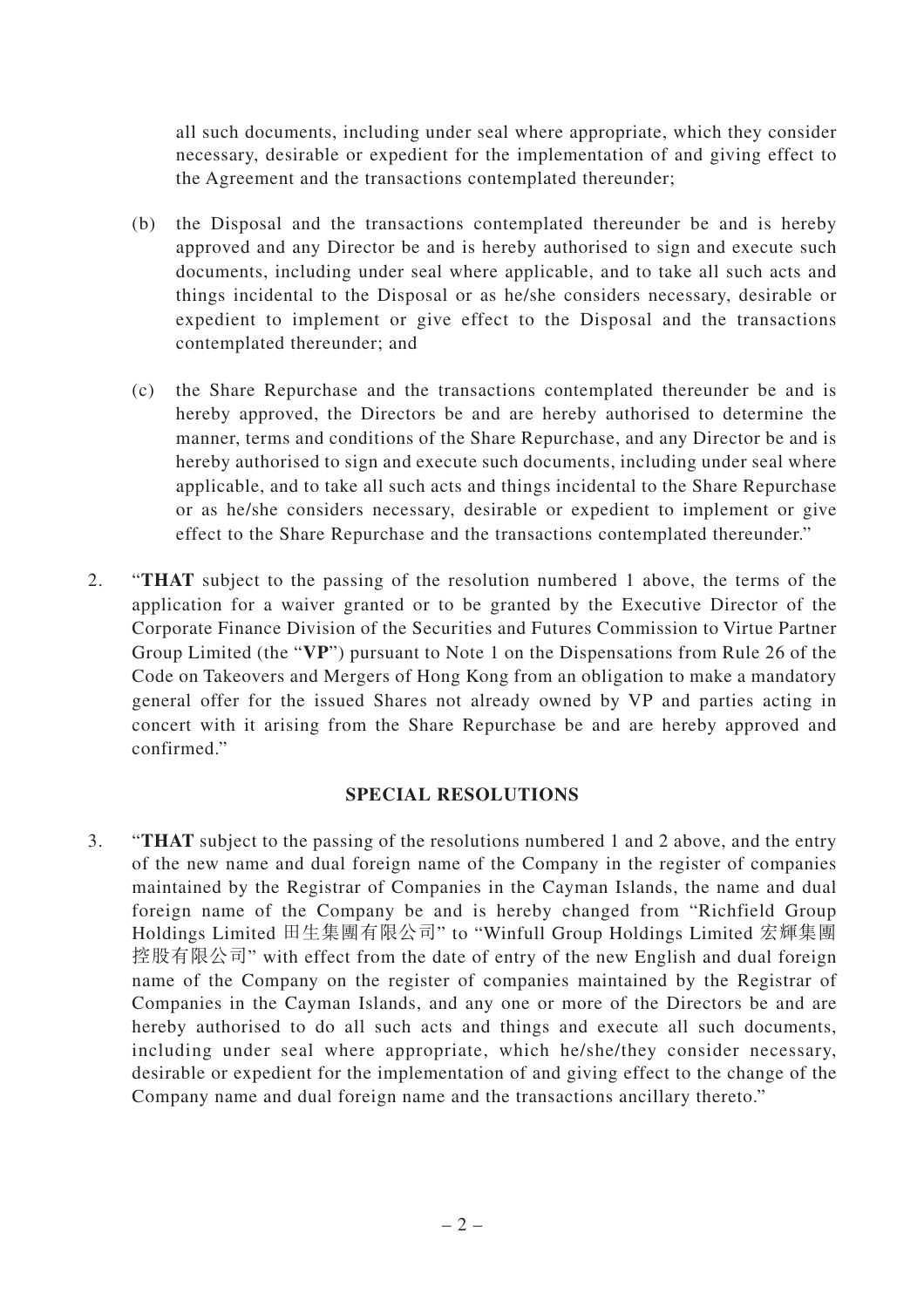4. "**THAT** subject to the passing of the resolution numbered 3 above, and the new name and dual foreign name of the Company being entered in the register of companies by the Registrar of Companies in the Cayman Islands, the memorandum of association and articles of association of the Company be amended by replacing all references to "Richfield Group Holdings Limited 田生集團有限公司" with "Winfull Group Holdings Limited 宏輝集團控股有限公司" and the amended and restated memorandum of association and articles of association of the Company (in the form which is marked "B" and produced to the EGM and signed by the chairman of the EGM for identification purpose) be approved and adopted in substitution for and to the exclusion of the existing memorandum of association and articles of association of the Company."

> Yours faithfully By order of the Board **Ngan Man Ho** *Executive Director*

Hong Kong, 12 January 2015

*Registered Office:* Cricket Square Hutchins Drive P.O. Box 2681 Grand Cayman KY1-1111 Cayman Islands

*Head Office and Principal Place of Business in Hong Kong:* Unit 1209, 12/F. Silvercord Tower 2 30 Canton Road Tsim Sha Tsui Hong Kong

*Notes:*

- 1. Any member of the Company entitled to attend and vote at a meeting of the Company shall be entitled to appoint another person as his proxy to attend and vote instead of him. A member of the Company who is the holder of two or more shares may appoint more than one proxy to represent him and vote on his behalf at the Meeting. A proxy need not be a member of the Company. In addition, a proxy or proxies representing either a member of the Company who is an individual or a member of the Company which is a corporation shall be entitled to exercise the same powers on behalf of the member of the Company which he or they represent as such member of the Company could exercise.
- 2. The instrument appointing a proxy shall be in writing under the hand of the appointor or of his attorney duly authorised in writing or, if the appointor is a corporation, either under its seal or under the hand of an officer, attorney or other person authorised to sign the same. In the case of an instrument of proxy purporting to be signed on behalf of a corporation by an officer thereof, it shall be assumed, unless the contrary appears, that such officer was duly authorised to sign such instrument of proxy on behalf of the corporation without further evidence of the fact.